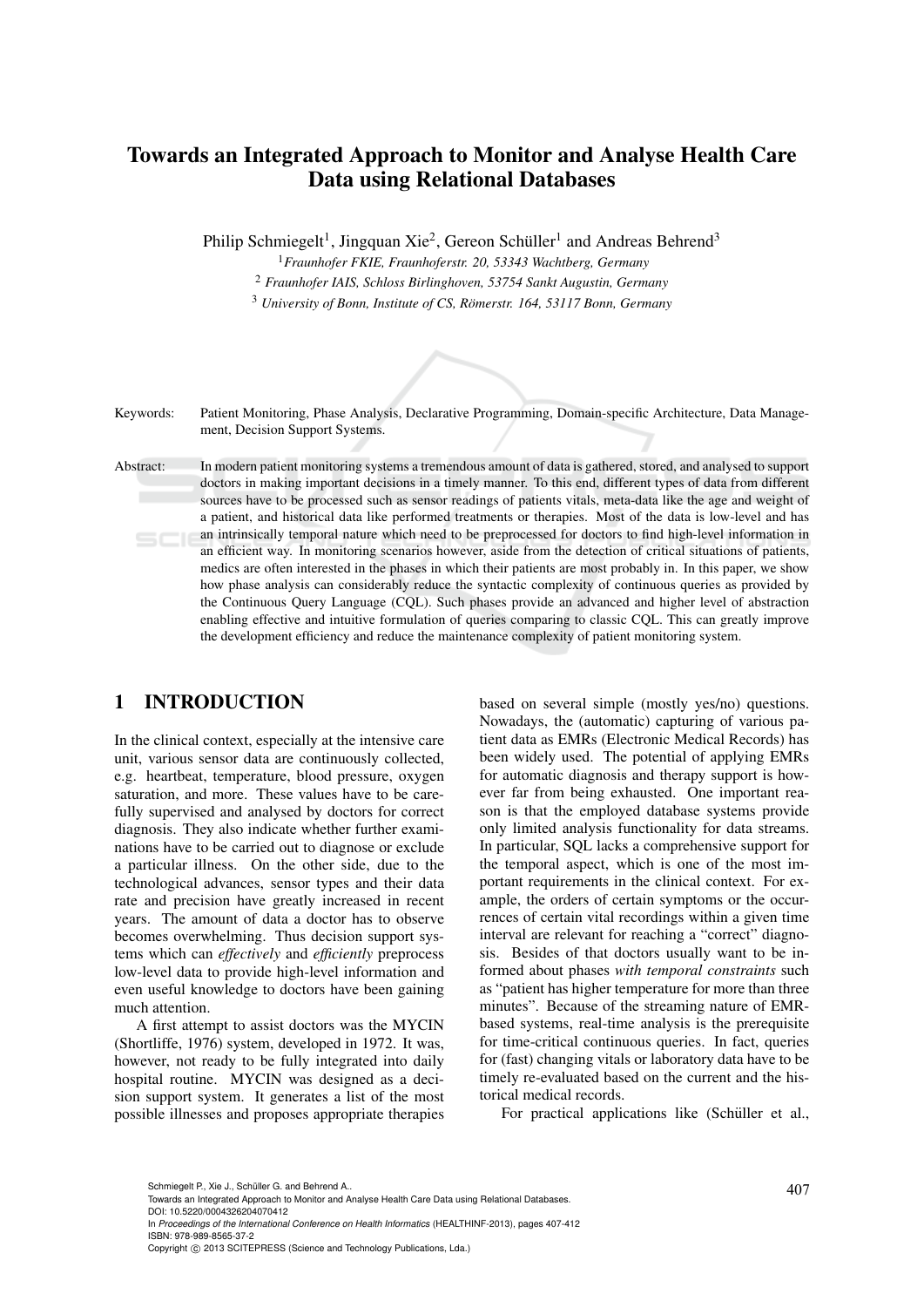

Figure 1: From Events to Phases.

2010), a huge number of continuous queries have to be evaluated on top of a highly dynamic data volume. This leads to a considerable amount of changes or updates to the derived information. Doctors, on the other hand, cannot continuously observe the entire list of dynamic query results. Instead, they are more interested in seeing the latest changes of the most relevant phases the patients are currently in. To this end, observed data and detected phases have to be classified using some domain-specific labels (e.g. normal, guarded, serious, or critical). Labelled phases provide a high-level means to support doctors to find the most relevant information more efficiently. If a patient is in a critical phase, various vital signs like blood pressure, heart rate, temperature and oxygenation etc. may exceed pre-defined threshold values at the same time. For a doctor however, it is usually clear from the current phase, which symptom has to be addressed at first by an appropriate treatment. A labelling of phase transitions (e.g. getting better, worsening, etc.) would be helpful for characterising the change of the patient's condition over time. For instance, doctors usually want to know whether a patient is deteriorating overtime or how fast the patient's vitals have deteriorated from a *guarded* to a *critical* phase. The way from events to phases, as shown in Fig. 1, has already been outlined in the KIDS model as a kind of high-level information (Liu et al., 2012). The sensor data streams on the left are analysed continuously by the phase engine. If a pre-defined significant change about patients situations is detected, a new phase will be derived and the current phase will be terminated.

### 2 MOTIVATING EXAMPLE

In this section, we give an example about the determination of the risk of a cardiac arrest and the patient's state of *Hemodynamic Instability*. An indication for a possible cardiac arrest is that the heart rate is greater than 120 for more than one hour and in the meantime the blood pressure is higher than 100 (Guerra et al., 2011). This could be specified in standard SQL as follows:

CREATE VIEW Cardiac\_Arrest\_Sign1 AS SELECT patientId, heartRate,

```
bloodPressure, timepoint
FROM patientData pd
WHERE bloodPressure > 100
      AND heartRate > 120
      AND NOT EXISTS (
       SELECT * FROM patientData
       WHERE patientID = pd.patientID AND
         bloodPressure <= 120 AND
         timestamp > NOW() - 1 hour)
```
If the blood pressure decreases by 20% to a value below 60 mmHg within a six-hour window and the heart rate increases by more than 50%, a *Hemodynamic Instability* might be entered by a patient (Lehman et al., 2007). We could formally define this using the following SQL statement:

|                                    | CREATE VIEW Hemodynamic_Instability AS |  |  |  |  |  |
|------------------------------------|----------------------------------------|--|--|--|--|--|
|                                    | SELECT patientId, heartRate,           |  |  |  |  |  |
|                                    | bloodPressure, timepoint               |  |  |  |  |  |
|                                    | FROM patientData pd                    |  |  |  |  |  |
|                                    | WHERE bloodPressure < $0.8*($          |  |  |  |  |  |
|                                    | SELECT max (bloodPressure)             |  |  |  |  |  |
|                                    | FROM patientData                       |  |  |  |  |  |
| WHERE patientId = $pd.patientID$   |                                        |  |  |  |  |  |
|                                    | AND timestamp > $NOW() - 6 hours)$     |  |  |  |  |  |
|                                    | AND heartRate > $1.5*$ (               |  |  |  |  |  |
| SELECT min(heartRate)              |                                        |  |  |  |  |  |
| FROM patientData                   |                                        |  |  |  |  |  |
|                                    | WHERE patientId = $pd.patientID$       |  |  |  |  |  |
| AND timestamp > $NOW() - 6 hours)$ |                                        |  |  |  |  |  |
|                                    |                                        |  |  |  |  |  |

Due to the declarative nature of SQL, the resulting queries remain quite simple and readable. In the stream context, however, the risk of a cardiac arrest is redundantly derived by the stream engine. The stream processing system does not consider the current state of a patient. The doctor, on the other hand, usually wants to be alerted on the first occurrence of this condition. After that, the doctor should immediately start with an appropriate therapy and ought to be informed as soon as the risk for a cardiac arrest ends. The continuous notification of the same condition however should be avoided and the determination of the patient's phase (no notifications for the same phase) would be much more appropriate.

Another problem arises if we want to find out situations where an *Hemodynamic Instability* is immediately followed by a *Cardiac Arrest*. The timestamps encoded in the timepoint attribute have to be compared to determine whether the two critical situations follow each other. The complexity of these queries increases dramatically as soon as more temporal relationships have to be considered.

Note that there are many conditions which probably indicate a cardiac arrest. The query above just represents a particular constellation. If there are several database views that contribute to the detection of a possible cardiac arrest (such as Sign2, Sign3, etc.),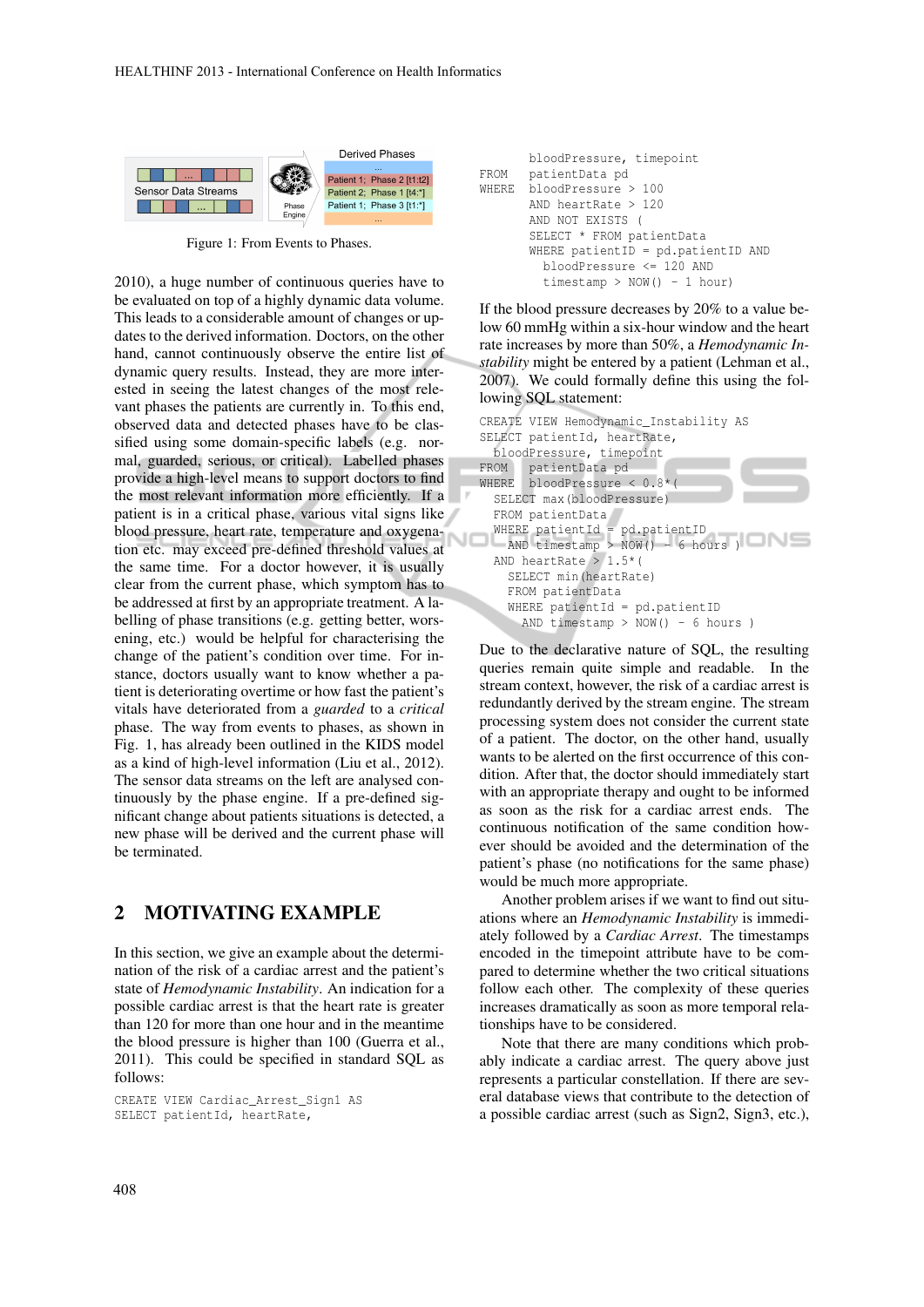it is necessary to rank the corresponding derived indications based on their priorities. This priority depends on the degree of urgency with which a critical condition has to be treated. Therefore, we propose to employ a priority value for each phase allowing to order phases according to their relative importance. In addition, provenance is a key functionality in this scenario meaning that all derivations and their interconnections are stored (see Section 4).

### 3 PHASES

The concept of phases has been formally defined in (Schüller et al.,  $2012$ ). In this section, we will briefly recall the core ideas of phases and more details about the formal definitions and semantics can be found there.

#### 3.1 Semantics

A phase is used to describe the general, abstract state a patient has in a certain interval of time, e.g. "having fever". This interval does not necessarily have a fixed end, instead its end can be continuously evaluated, e.g. the "fever" phase ends when a normal temperature has been observed. Formally, a phase *p* is defined as a n-tuple  $p = \langle o, n, b, e, a_1, \ldots, a_n \rangle$ , with

- *o* the object to which the phase belongs
- *n* the name of the phase
- *b* the time of begin of the phase (1)
- *e* the time of end of the phase
- *a<sup>i</sup>* phase-related attributes.

where  $b < e$ . The  $a_i$  are attributes attached to a phase. In case of "fever" this could be the temperature of the patient.

With this definition, the following queries become easily possible:

- Which phases did/does a patient have?
- Which patient was/is in a certain phase?
- At which point in time did/does a certain phase of a patient begin or end?

#### 3.2 Phase Properties

Transitions. One of the key functionalities is the definition of possible *transitions* between two phases. This enables the treatment of all other transitions as "forbidden" indicating that these transitions are abnormal and should not happen. For example the changing from the tachycardia phase to the bradycardia phase should not be allowed. Instead, if the sensor readings of a patient indicate that such a phase transition is occurred, an alarm should be triggered. All observed phases and phase transitions form a phase transition graph.

Exclusivity. Phases can be either *exclusive* or *nonexclusive*. For example, a patient can either be in the state "Bradycardia" or "Tachycardia". It is not possible to have both phases at the same time. However, a patient can have a phase "Bradycardia" along with a phase "Fever", as these two phases are not exclusive. This leads to the following formal definition:

**Exclusivity.** *Two types of phases*  $\mathbb{P}_1$ ,  $\mathbb{P}_2$  *are called exclusive if and only if the condition*

 $\Box$ 

$$
\forall o: \neg \exists p_i, \in \mathbb{P}_1, p_j \in \mathbb{P}_2 : (p_j.b \le p_i.b \land p_i.e \le p_j.e) \lor (p_i.b < p_j.b \land p_i.e > p_j.e)
$$
 (2)

*holds.*

J

.ogy JBLIC ATIONS Ranking of Phases. Another very important concept is the possibility to *rank phases*, e.g. based on their importance. If a patient is in the phase "Fever" and "Hemodynamic Instability", the Fever has low importance. Of course, the assessment can change dynamically. One of the attributes assigned to each phase can be used to store a numerical value, representing its importance. It is important to note that the importance of a phase cannot be evaluated itself, instead all other currently active phases have to be taken into account. If, for example, Fever and Tachycardia are observed at the same time, the Tachycardia might have a higher importance. If, however, signs of a virus infection arise, the importance of the Fever might rise above the importance of the Tachycardia. The assessment of a state also depends on other phase attributes . A Fever phase with a temperature of 38 degrees Celsius is of little importance, whereas a temperature of 42.3 degrees Celsius indicates a very critical situation resulting an higher importance.

Non-events. Another problem difficult to express with standard SQL is the *non-occurrence of events* within a given time interval. Consider e.g. the application of an antipyretic drug, where the temperature is expected to decline over a certain period of time. If the desired effect does not occur (non-event), then appropriate measures have to be taken. An automatic mechanism to support the detection is especially useful in the clinical context, where doctors work in shifts and the reaction to a medication needs not be visible during a single shift.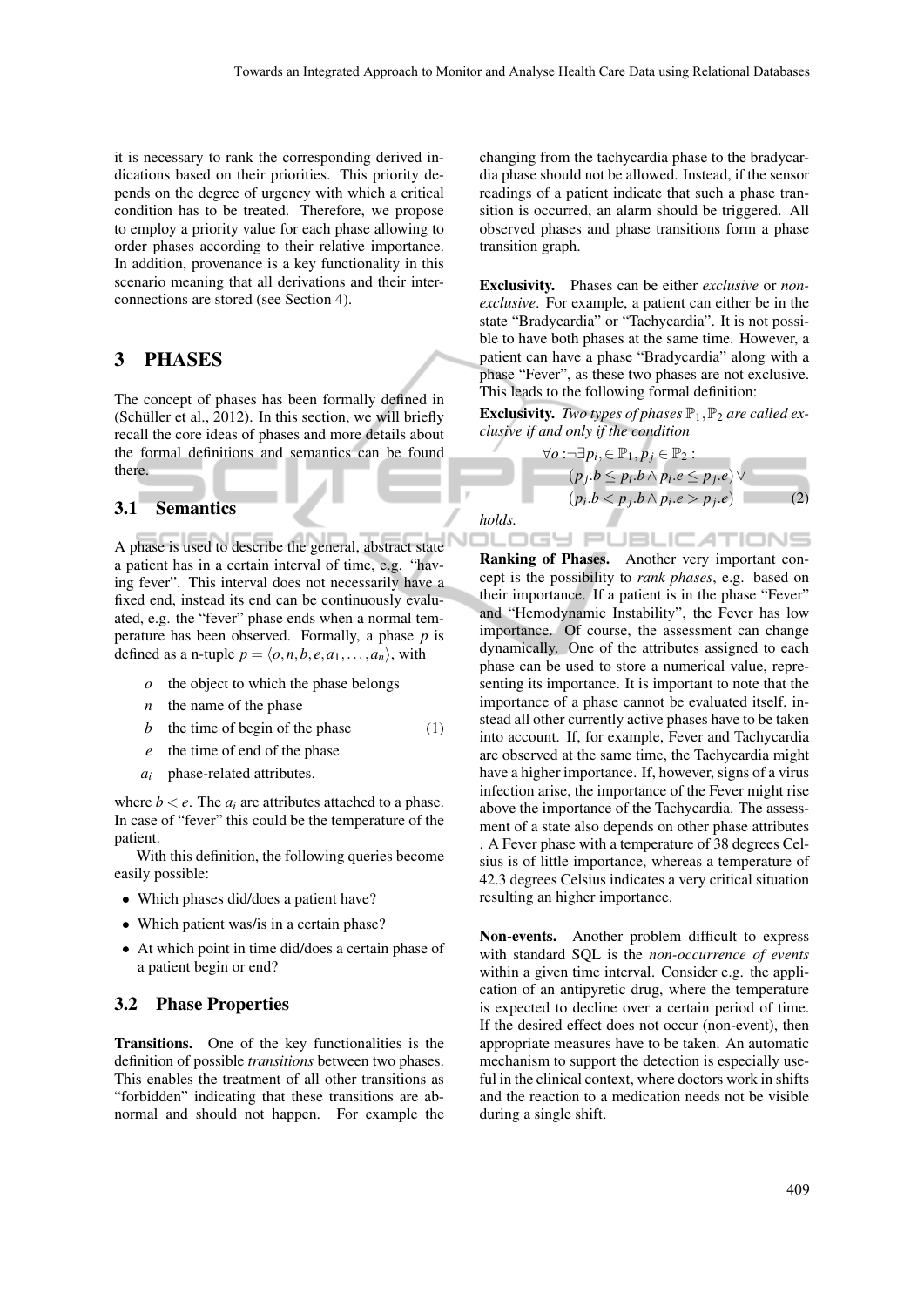#### 3.3 Functions on Phases

At this point, it is useful to define some *functions on phases*. They will serve for a later discussion on querying phases.

isInPhase. This boolean function returns *true* if and only if the object *o* is within a phase named *n* at a certain point in time *t*:

isInPhase(*o*,*n*,*t*) =   
\n
$$
\begin{cases}\n\text{true}, & \text{if } \exists p \in P : \\
p.b \le t \le p.e \land \\
p.o = o \land p.n = n\n\end{cases}
$$
\n(3)  
\nfalse, else

**Duration.** The duration of a phase  $p$  is given by

$$
duration(p) = p.e - p.b \tag{4}
$$

A *temporal order* for exclusive phases  $p_1$  and  $p_2$ on the same object *o* can be defined by:

$$
p_1 \leq t p_2 \Leftrightarrow p_1.b \leq p_2.b \ (\Leftrightarrow_{\text{def }3.2} p_1.e \leq p_2.e) \tag{5}
$$

Sequence. This boolean function returns *true* if and only if two phases were active on an object in temporal sequence:

sequence
$$
(o, p_1, p_2, ..., p_n)
$$
 = 
$$
\begin{cases} \text{true}, & \text{if } p_1 \leq_t p_2 \\ \text{false}, & \text{else} \end{cases}
$$

The strict sequence can be used to ensures that no third (or more) phase was active between two phases:

$$
\text{strictSequence}(o, p_1, p_2, \dots, p_n) =
$$
\n
$$
\begin{cases}\n\text{true}, & \text{if } p_1 \leq t \ p_2 \leq t \dots \leq t \ p_n \\
\quad \wedge \nexists p_j \notin \{p_i, p_{i+1}\}, i \in \mathbb{N} : 1 \leq i < n: \\
p_i \leq t \ p_j \leq t \ p_{i+1}\n\end{cases} \tag{7}
$$
\n
$$
\text{false}, \text{else}
$$

Of special interest are methods which allow for an advanced pattern matching, possibly on unlimited regular expressions. A detailed discussion is, however, out of the scope of this paper. The interested readers can find deeper insight in (Cadonna et al., 2011). The functions defined there can be applied analogously for the handling of phases.

Previous/Next. Both functions return the previous and the next phases that are recorded in the history for a given object at a certain point in time:

$$
prev(o,t) = max({P|p.e < t \land p.o = o})
$$
 (8)

with the max function and the temporal order defined in (5). Obviously previous and next can only be used on exclusive functions. The next function can be defined analogously:

 $\text{next}(o, t) = \min(\{P|p.b > t \land p.o = o\})$  (9)

### 4 ADVANTAGES OF PHASES

Provenance. In all places where difficult, possibly life-threatening decisions have to be made, provenance is of a high importance. The concept of phases can help to identify the chain of causes and effects which lead to a phase transition. Simply storing all sensor readings, medications, or meta-data is not sufficient. Due to the vast amount of data, accumulating even over a short period of time, a comprehensive analysis becomes not feasible. Instead, by the application of phases the amount of data to search and to interpret can be dramatically reduced. Therefore the higher-level analysis becomes more applicable and scalable. This is where common Complex Event Processing (CEP) (Luckham, 2002) solutions fall short. They are designed to have a very high throughput, but in the clinical context the delay of writing data persistently to disks is too high. On the other hand, storing all sensor readings, as favoured by systems based on relational database, is also not a good solution: as a single sensor reading is not interesting any more after a few minutes. This is where our concept of phases can be used: filtering the whole data stream, discarding the low-level sensor readings while keeping the relevant "phases" and their transitions persistent.

Consider the example of a patient suffering from a hemodynamic instability as a consequence of stenting. Looking at the raw sensor data will not give any clues why the stenting was done. However, if a phase of "artery stenosis" is stored, provenances can be easily established on based on this high level information.

Historic patient data and their relationships or causality can be analysed in an easier way. Some illnesses, such as various kinds of flu encountered in the past years, are unpredictable and usually only occur within a short period of time. When a new mutation of the virus arises, the symptoms might be wrongly interpreted due to the lack of knowledge about the new mutation. As this knowledge evolves over time, it becomes interesting to re-read the data with a "what-if" analysis, e.g. *what* would have changed *if* we had known the virus before the first outbreak.

Prediction. It is of great value to have a better overview about the current situations of a patient. A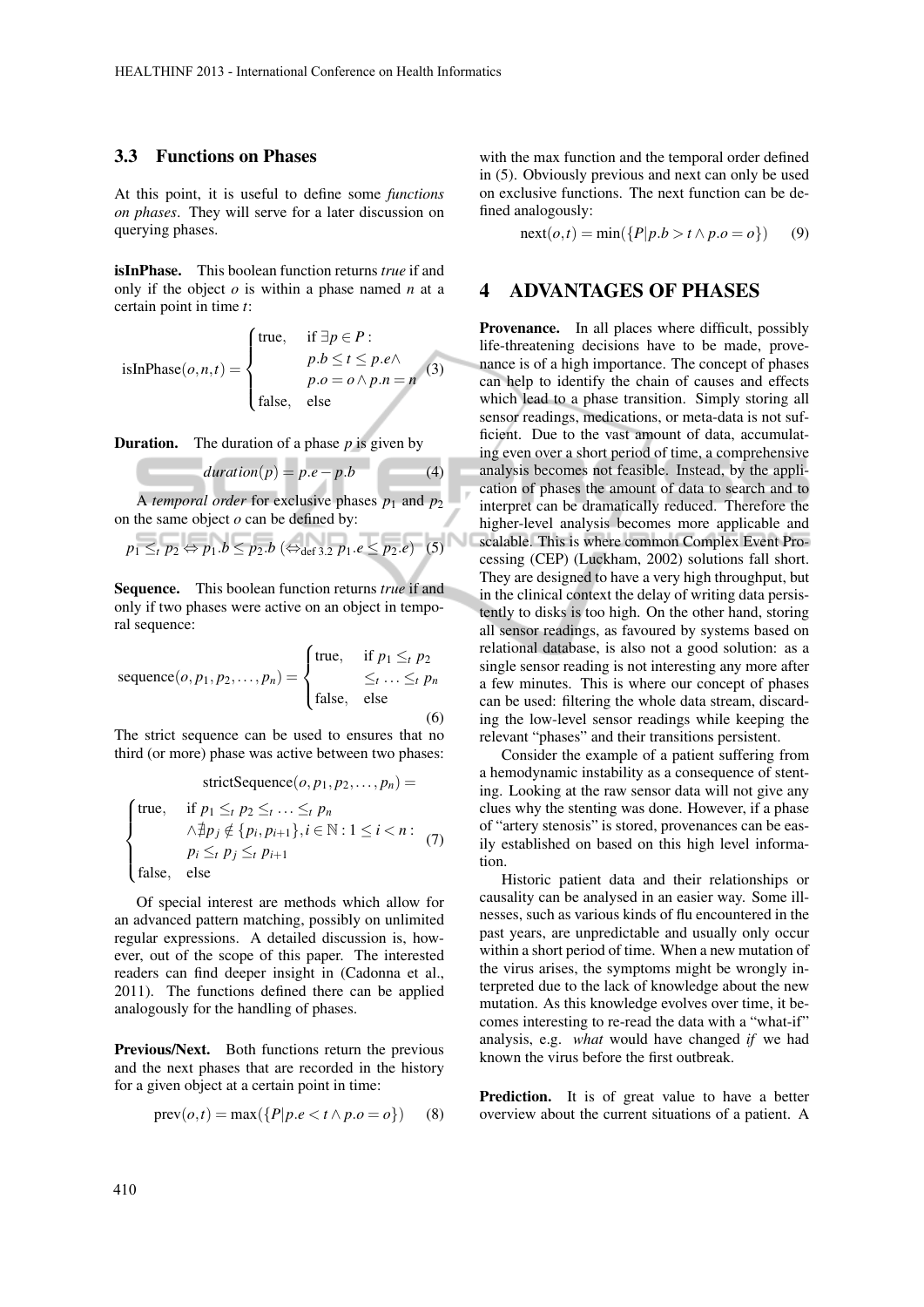prediction about the future trends about a patient's phase is in many cases more interesting for doctors. Phases especially phase transition graphs provide a foundation for a high-level prediction. While it is difficult, if not impossible, to forecast sensor readings, the prediction (with certain probability) of the next phase is possible. This can be achieved based on the analysis of the phase transition graph. In most cases, it is even sufficient to predict a general trend as a forecast, e.g. will the fever become lower or higher in the next hours, or will the heart rate continue to decrease or stay at a low level.

Focusing on Important Values. For applications where software products are used as decision support systems, the effective displaying of the most prominent parameters plays a central role. At the layer of Graphical User Interface (GUI), information which should appear on the screen is ultimately decided. This is sometimes not a good choice. Visual appearances are mostly hard-coded within the application and are not flexible enough to be adjusted directly by the user at runtime. Having the abstract concept of phases available solves this problem. For example, when a doctor is called to come to a patient's bed, phases with the highest importance are shown at first. The attributes belonging to those phases have to be displayed, while all others, even if they might be abnormal, can be ignored at first. For example, in the case of a *Hemodynamic Instability*, these attributes are heart rate and blood pressure. All other sensor readings, like oxygenation, can also be viewed on request, but the most important values have to be highlighted automatically. Transferring this knowledge from the GUI to the underlying system is a great advantage, since it can be adapted in a more intuitive and less error-prone way.

### 5 MOTIVATING EXAMPLE **REVISITED**

After having outlined the definitions and advantages of phases in the clinical context, we come back to the example given in the beginning of this paper. The solution is provided by using phases instead of the classical SQL.

A sample phase tuple is depicted in Figure 2. *s ID* is the id of the given phase. It must be unique. *p ID* is the id of a patient which is denoted as an object in the phase definition. A list of attributes *attr1* to *attrN* is modelled as payloads providing extra context information for the given phase. The attributes *start*

| id<br>$S_{\perp}$ | id | attr1 |  | attrN | start | end |  |  |
|-------------------|----|-------|--|-------|-------|-----|--|--|
|                   |    |       |  |       |       |     |  |  |

Figure 2: The tuple structure of a typical phase.

and *end* are timestamps denoting the temporal constraints. The start timestamp must always be given while the end is optional, i.e. the end timestamp can be "undefined". It is only defined when a new phase to the same object has been detected.

The detection of the "hemodynamic instability" which might be followed by a cardiac arrest can be rewritten now as:

```
SELECT patientId,
FROM patientData
WHERE sequence(
  HeartPhase.name = 'hemodynamic instability',
  HeartPhase.name = 'cardiac arrest sign 1')
```
It is clear that in the sample code above, no timestamps are given explicitly. The temporal relationships which are important for clinical context are embedded within the phase definition itself.

The next sample code shows alarms for patients whose condition gets worse over time. It is assumed that the importance is a comparable value with partial or full ordering, e.g. a natural number. To ensure that only patients in a certain state are returned, the isInPhase-function is used.

```
SELECT patientID, 'deteriorating' AS
FROM patientData
WHERE
isInPhase(patientID, PatPhase2, NOW)
  AND strictSequence(PatPhase1,PatiPhase2)
  AND PatPhase1.importance <
      PatPhase2.importance
```
As shown above, after the application of phases the complexity of queries can be reduced quite a few. For a realistic application with hundreds of or thousands of queries, the correctness, robustness and maintainability of the whole system can be greatly improved.

### 6 RELATED WORK

There are some extensions of SQL which provide the syntactic extensions to handle events. One of them is SARI-SQL (Rozsnyai et al., 2009), which introduces events with a time interval, where start and end timestamps can be queried separately. TSQL2 (Snodgrass, 1995) introduces the concept of states, it does however, differ from the approach proposed in this paper: in TSQL2 neither identifiers for states are provided nor methods on the transitions between states are introduced. As phases are started and ended by events,